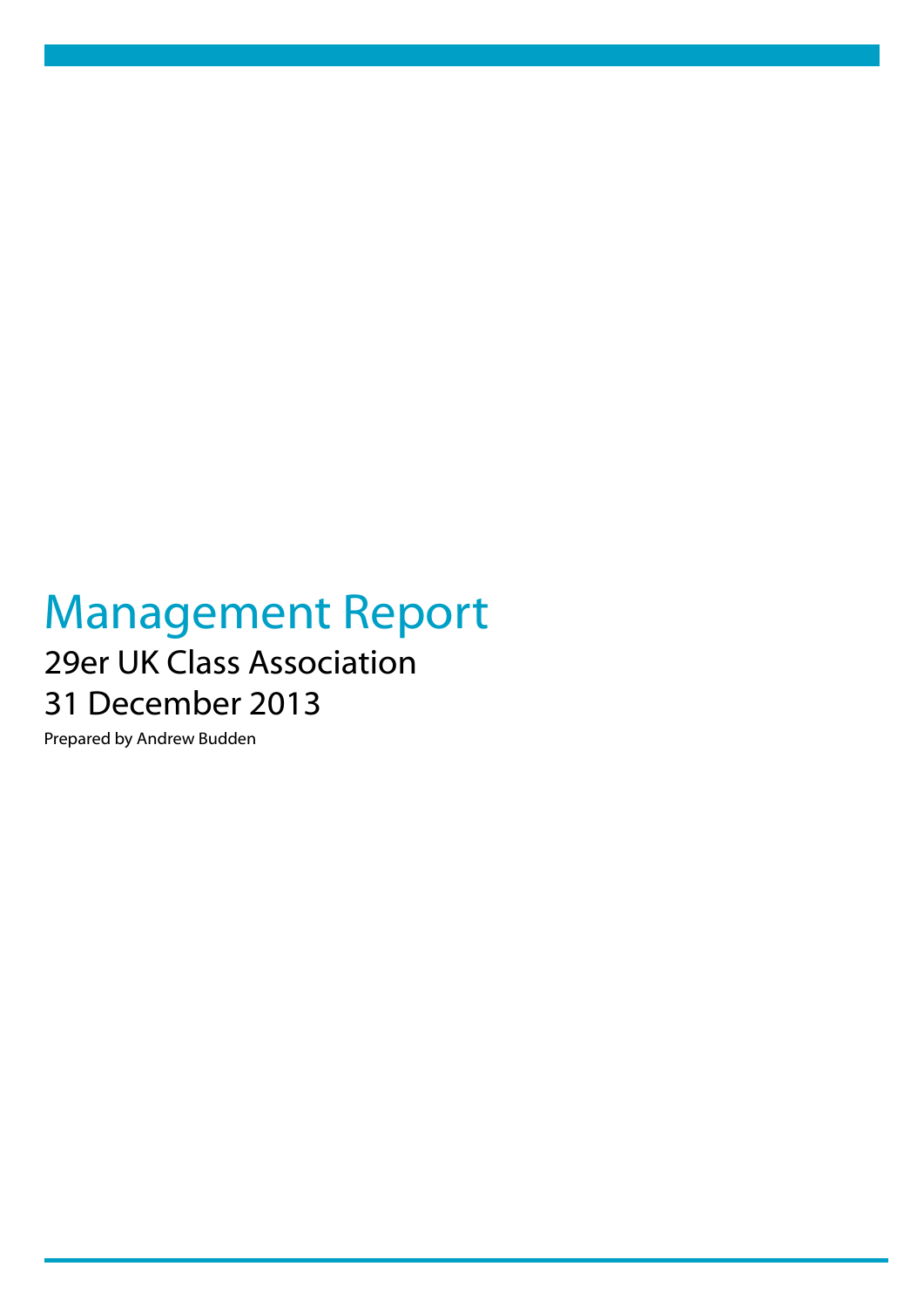## **Contents**

| <b>Profit &amp; Loss</b> |   |
|--------------------------|---|
| <b>Balance Sheet</b>     |   |
| <b>Aged Receivables</b>  |   |
| <b>Aged Payables</b>     | 6 |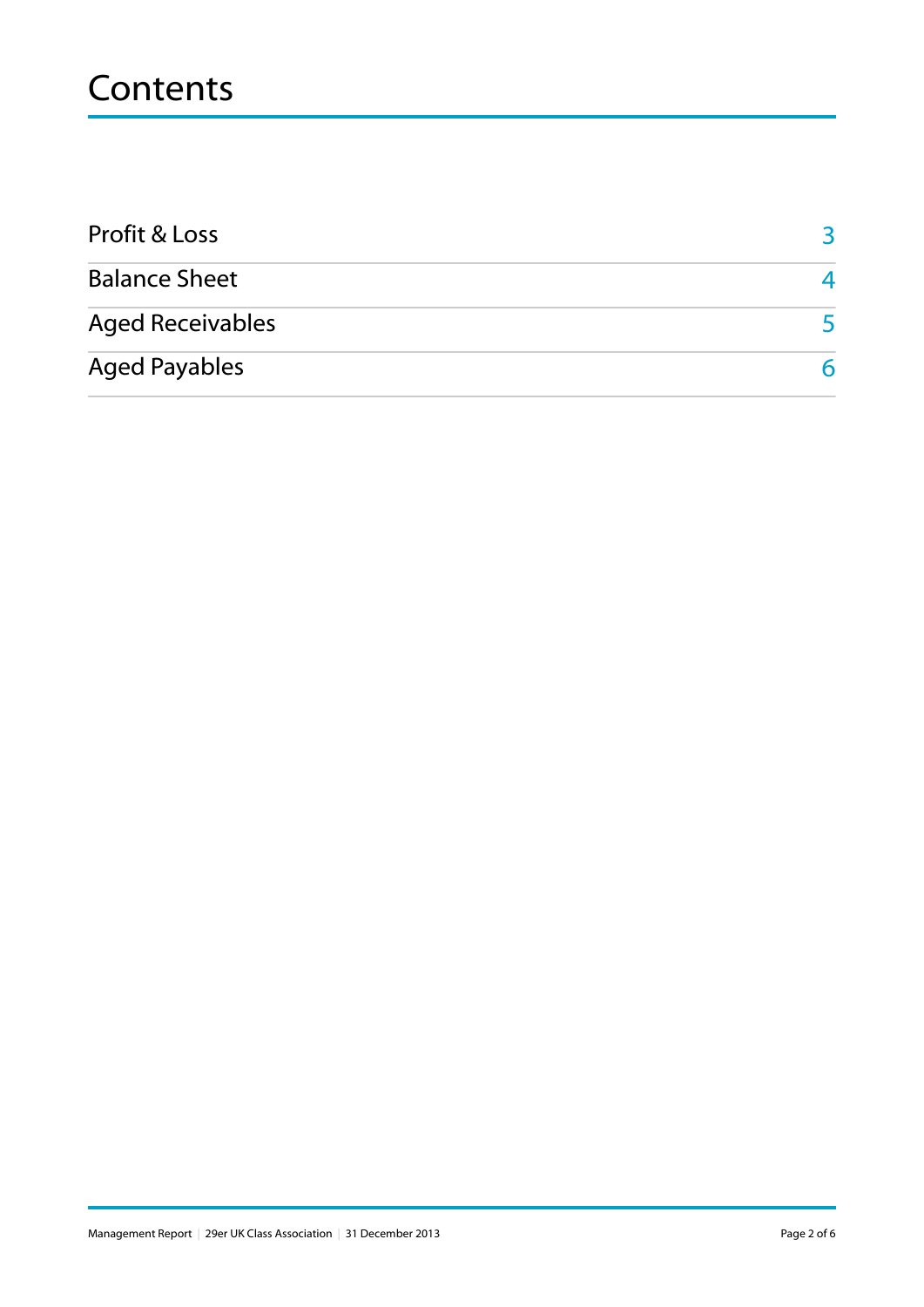

#### 29er UK Class Association For the month ended 31 December 2013

|                                 | <b>Dec-13</b>  | <b>Nov-13</b>  | Oct-13         | <b>Sep-13</b>            | <b>YTD</b> |
|---------------------------------|----------------|----------------|----------------|--------------------------|------------|
| Income                          |                |                |                |                          |            |
| Income - Bank Interest Received | 1              | $\mathbf{1}$   | $\mathbf{1}$   | $\mathbf{1}$             | 12         |
| Income - Clothing Income        |                | $\overline{a}$ | $\overline{a}$ |                          | 103        |
| Income - Events                 | ÷,             | 3,026          | 6,771          | 4,666                    | 46,794     |
| Income - Grant                  | 7,082          | $\overline{a}$ | $\overline{a}$ | $\frac{1}{2}$            | 7,082      |
| Income - Membership             |                | 50             | 584            | 1,102                    | 6,475      |
| Income - Rib Hire               | 200            | 313            |                | 200                      | 713        |
| Income - Sponsorship            | 800            |                |                |                          | 1,600      |
| Income - Training               | 990            | 5,432          | 5,851          | 1,999                    | 18,862     |
| <b>Total Income</b>             | 9,073          | 8,823          | 13,207         | 7,969                    | 81,642     |
| <b>Gross Profit</b>             | 9,073          | 8,823          | 13,207         | 7,969                    | 81,642     |
| <b>Less Operating Expenses</b>  |                |                |                |                          |            |
| <b>Administration Fee</b>       | 792            | 396            | 396            | 396                      | 4,791      |
| Audit and Accountancy Fees      |                |                | ÷,             |                          | 227        |
| Class ET Rib                    |                |                | 129            | 199                      | 598        |
| <b>Class Travel Grants</b>      | $\overline{a}$ | $\overline{a}$ | 350            |                          | 1,150      |
| Coach Fees                      | 730            | 1,380          | 880            | 810                      | 6,880      |
| Coaches Expenses                | 520            | 800            | 487            | 324                      | 4,148      |
| <b>Equipment Purchases</b>      | $\overline{a}$ | $\overline{a}$ | 310            | ÷,                       | 518        |
| Insurance                       |                |                | L,             |                          | 898        |
| International 29er Association  |                | $\overline{a}$ | $\overline{a}$ | 307                      | 2,062      |
| <b>Internet Expenses</b>        | 25             | $\overline{a}$ | $\overline{a}$ | 93                       | 377        |
| Jury                            | 137            |                | $\sim$         | 308                      | 611        |
| Miscellaneous Expenses          |                | 1,279          | (44)           | 615                      | 2,553      |
| Post & Stationery               |                | $\overline{a}$ |                | 312                      | 595        |
| Rib Hire                        | 960            | 179            | 1,540          | 746                      | 5,523      |
| Subscriptions                   |                | $\overline{a}$ | $\overline{a}$ | $\overline{\phantom{a}}$ | 110        |
| Telephone expenses              | 26             | 27             | 23             | $\overline{\phantom{a}}$ | 76         |
| Trophies / Gifts                |                | 391            | 546            | 952                      | 5,991      |
| Venues                          | 220            | 4,896          | 4,255          | 3,064                    | 43,131     |
| <b>Total Operating Expenses</b> | 3,410          | 9,347          | 8,873          | 8,125                    | 80,237     |
| <b>Net Profit</b>               | 5,663          | (524)          | 4,334          | (156)                    | 1,405      |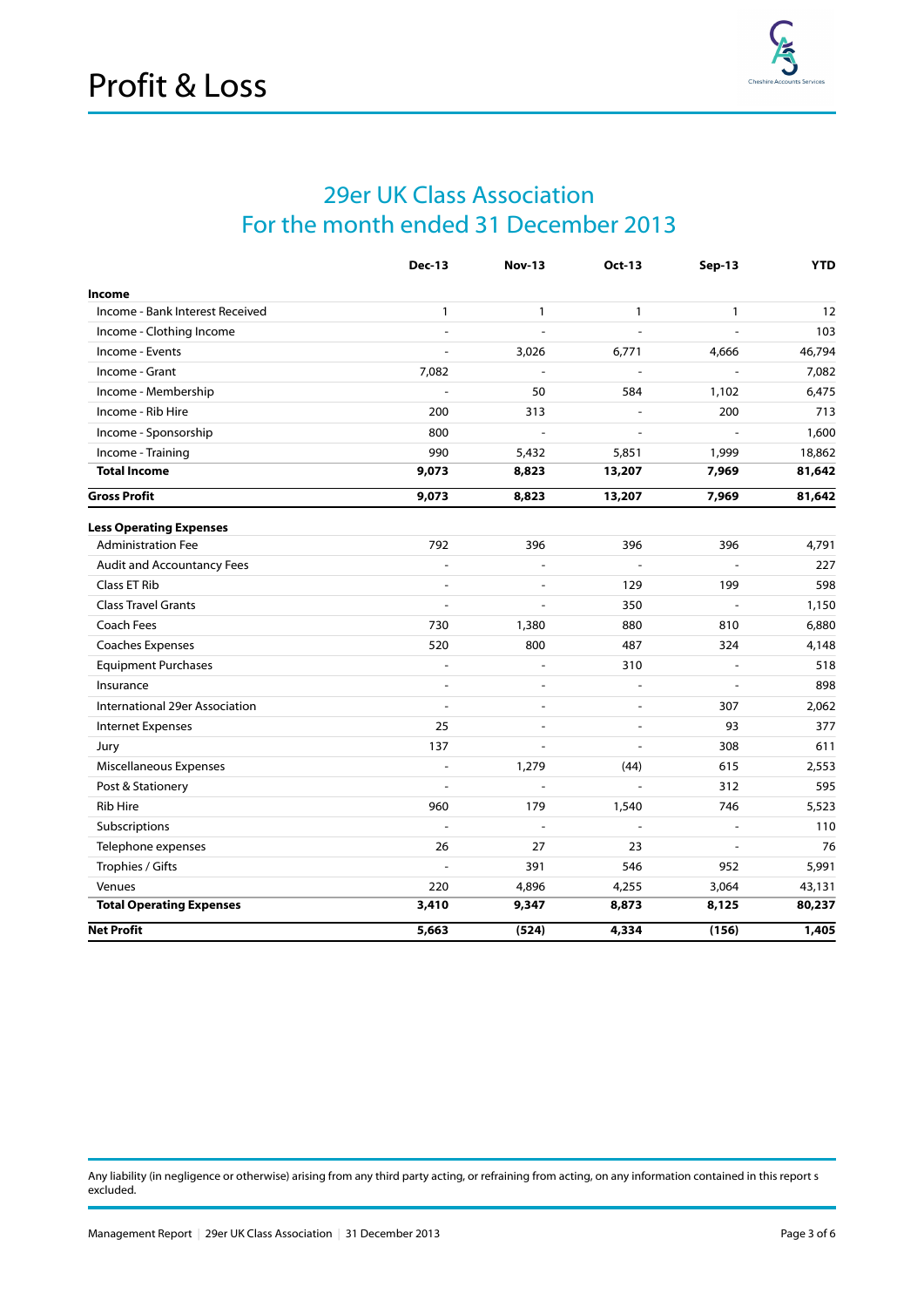

#### 29er UK Class Association As at 31 December 2013

<span id="page-3-0"></span>

|                                                                          | 31 Dec 2013     | 31 Dec 2012    |
|--------------------------------------------------------------------------|-----------------|----------------|
| <b>Assets</b>                                                            |                 |                |
| <b>Bank</b>                                                              |                 |                |
| <b>Current Account</b>                                                   | 21,868          | 5,930          |
| Petty Cash Account                                                       |                 | 511            |
| <b>Rib Account</b>                                                       | 16,044          | 20,031         |
| <b>Total Bank</b>                                                        | 37,911          | 26,473         |
| <b>Current Assets</b>                                                    |                 |                |
| <b>Accounts Receivable</b>                                               | 150             | $\blacksquare$ |
| Opening Balance - Unpresented Cheques                                    |                 | 687            |
| <b>Other Debtors</b>                                                     | 750             | 750            |
| Prepayments                                                              | 800             |                |
| <b>Total Current Assets</b>                                              | 1,700           | 1,437          |
| <b>Fixed Assets</b>                                                      |                 |                |
| Equipment                                                                | 584             | 584            |
| Trophies (710)                                                           | 4,249           | 4,204          |
| <b>Total Fixed Assets</b>                                                | 4,833           | 4,788          |
| <b>Total Assets</b>                                                      | 44,445          | 32,697         |
| <b>Liabilities</b>                                                       |                 |                |
| <b>Current Liabilities</b>                                               |                 | $\overline{a}$ |
| <b>Accounts Payable</b>                                                  | 7,070           |                |
| Accruals                                                                 | 2,413           | 1,434          |
| Open Training Expenses Unpaid                                            | 976             | 976            |
| RYA class co-ordinator fee recieved in advance                           | 876             |                |
| RYA open Training Subsidy in Advance<br><b>Total Current Liabilities</b> | 1,311<br>12,646 | 2,410          |
|                                                                          |                 |                |
| <b>Non-Current Liabilities</b>                                           | 106             |                |
| RYA Subsidy for Class Judge<br><b>Total Non-Current Liabilities</b>      | 106             |                |
| <b>Total Liabilities</b>                                                 | 12,752          | 2,410          |
|                                                                          |                 |                |
| <b>Net Assets</b>                                                        | 31,693          | 30,287         |
| <b>Equity</b>                                                            |                 |                |
| <b>Current Year Earnings</b>                                             | 1,405           |                |
| <b>Retained Earnings</b>                                                 | 15,287          | 15,287         |
| Rib replacement fund                                                     | 15,000          | 15,000         |
| <b>Total Equity</b>                                                      | 31,693          | 30,287         |
|                                                                          |                 |                |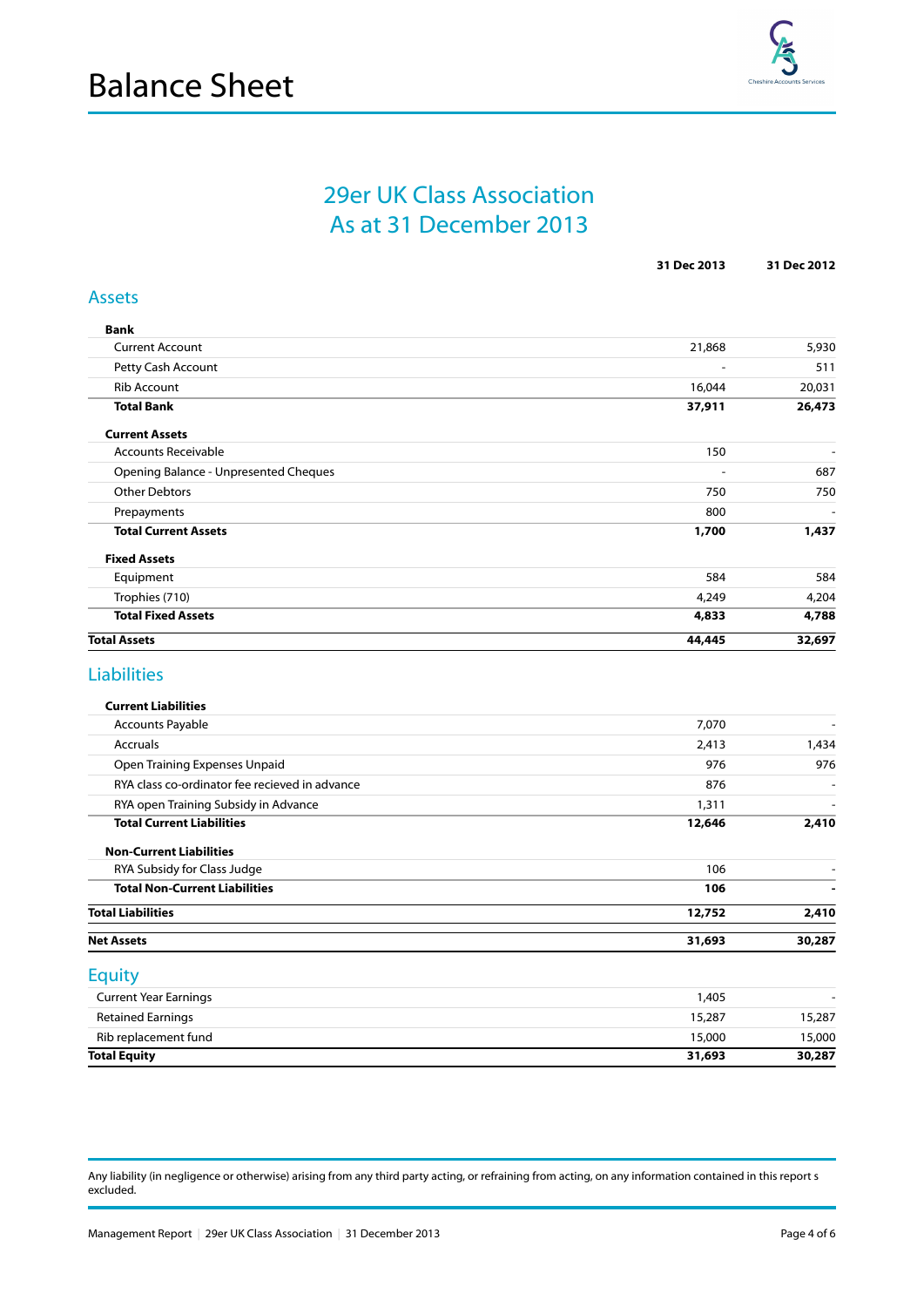### 29er UK Class Association December 2013

|                          | Current                  | <b>November</b> | October                  | September                | Older                    | <b>Total</b> |
|--------------------------|--------------------------|-----------------|--------------------------|--------------------------|--------------------------|--------------|
| <b>Receivables</b>       |                          |                 |                          |                          |                          |              |
| Harken UK Ltd            | $\overline{\phantom{0}}$ | -               | $\overline{\phantom{a}}$ | $\overline{\phantom{a}}$ | 50                       | 50           |
| Kate Jennings            | 100                      | $\blacksquare$  |                          | $\blacksquare$           | $\overline{\phantom{0}}$ | 100          |
| <b>Total Receivables</b> | 100                      |                 |                          |                          | 50                       | 150          |
|                          | 66.7%                    | 0.0%            | $0.0\%$                  | 0.0%                     | 33.3%                    |              |